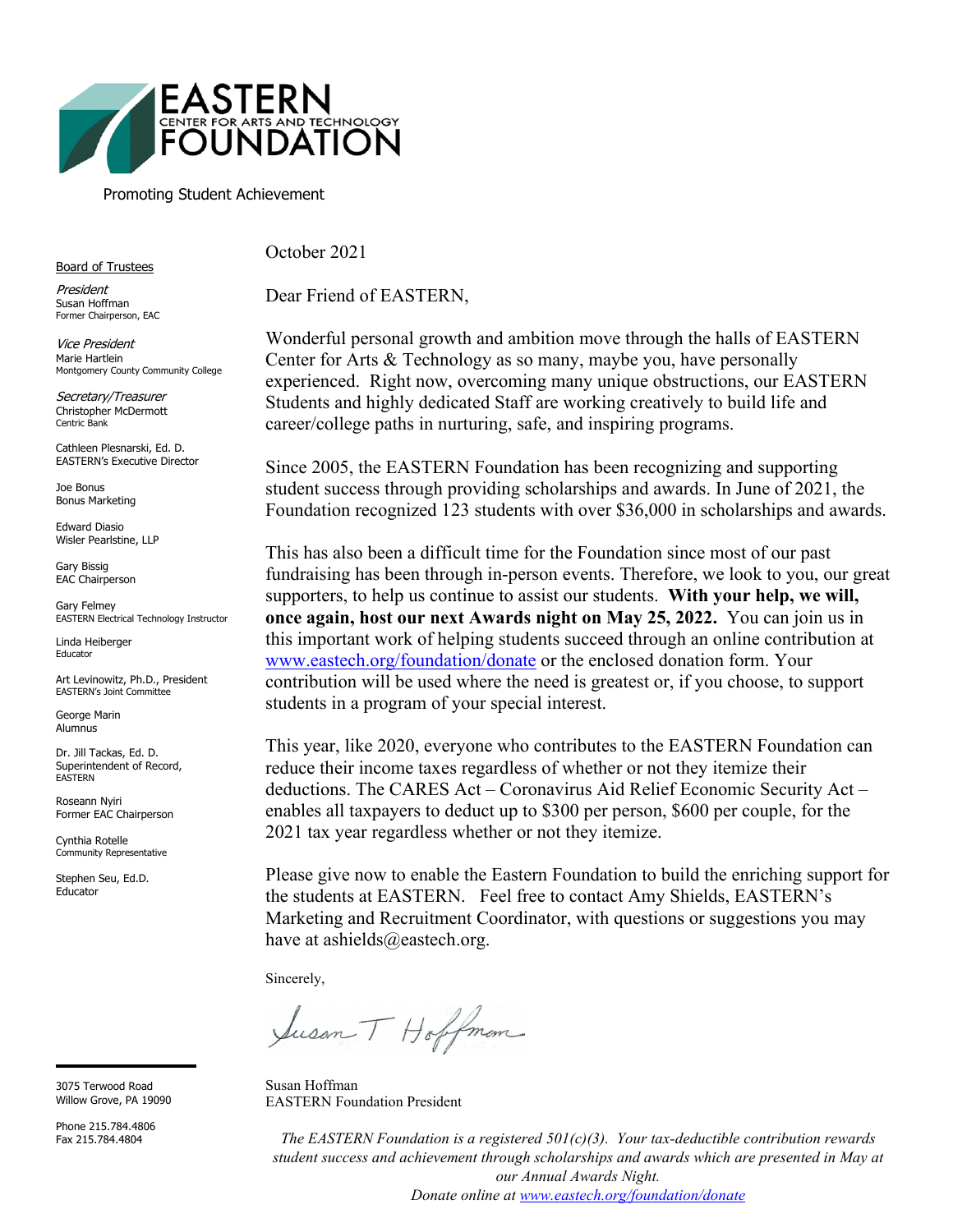# **EASTERN Foundation Donation Form**

|              |                                                                                                                                                                                                                                |                                                 |                         | Contribution \$500 \$250 \$100 \$50 \$25 Other                                        |
|--------------|--------------------------------------------------------------------------------------------------------------------------------------------------------------------------------------------------------------------------------|-------------------------------------------------|-------------------------|---------------------------------------------------------------------------------------|
|              |                                                                                                                                                                                                                                |                                                 |                         | Use my gift for general student awards () OR Support of __________________ program () |
| NAME:        | <u> 1989 - Jan Samuel Barbara, margaret eta idazlea (h. 1989).</u>                                                                                                                                                             |                                                 |                         |                                                                                       |
|              | ADDRESS: And All Alberta and Alberta and Alberta and Alberta and Alberta and Alberta and Alberta and Alberta and Alberta and Alberta and Alberta and Alberta and Alberta and Alberta and Alberta and Alberta and Alberta and A |                                                 |                         |                                                                                       |
| <b>CITY</b>  |                                                                                                                                                                                                                                |                                                 |                         | STATE ZIP                                                                             |
| <b>PHONE</b> |                                                                                                                                                                                                                                |                                                 |                         |                                                                                       |
| Email        |                                                                                                                                                                                                                                |                                                 |                         |                                                                                       |
|              |                                                                                                                                                                                                                                | My affiliation with EASTERN (please circle one) |                         |                                                                                       |
| Parent       | Alum                                                                                                                                                                                                                           |                                                 | Community Member Vendor | Governance                                                                            |

\*\*\*Please check with your employer to see if they have a matching gift program\*\*\*

Send this form back with your check payable to the EASTERN Foundation to: 3075 Terwood Road, Willow Grove, PA 19090

### OR

Donate online @ <https://www.eastech.org/foundation/donate/>